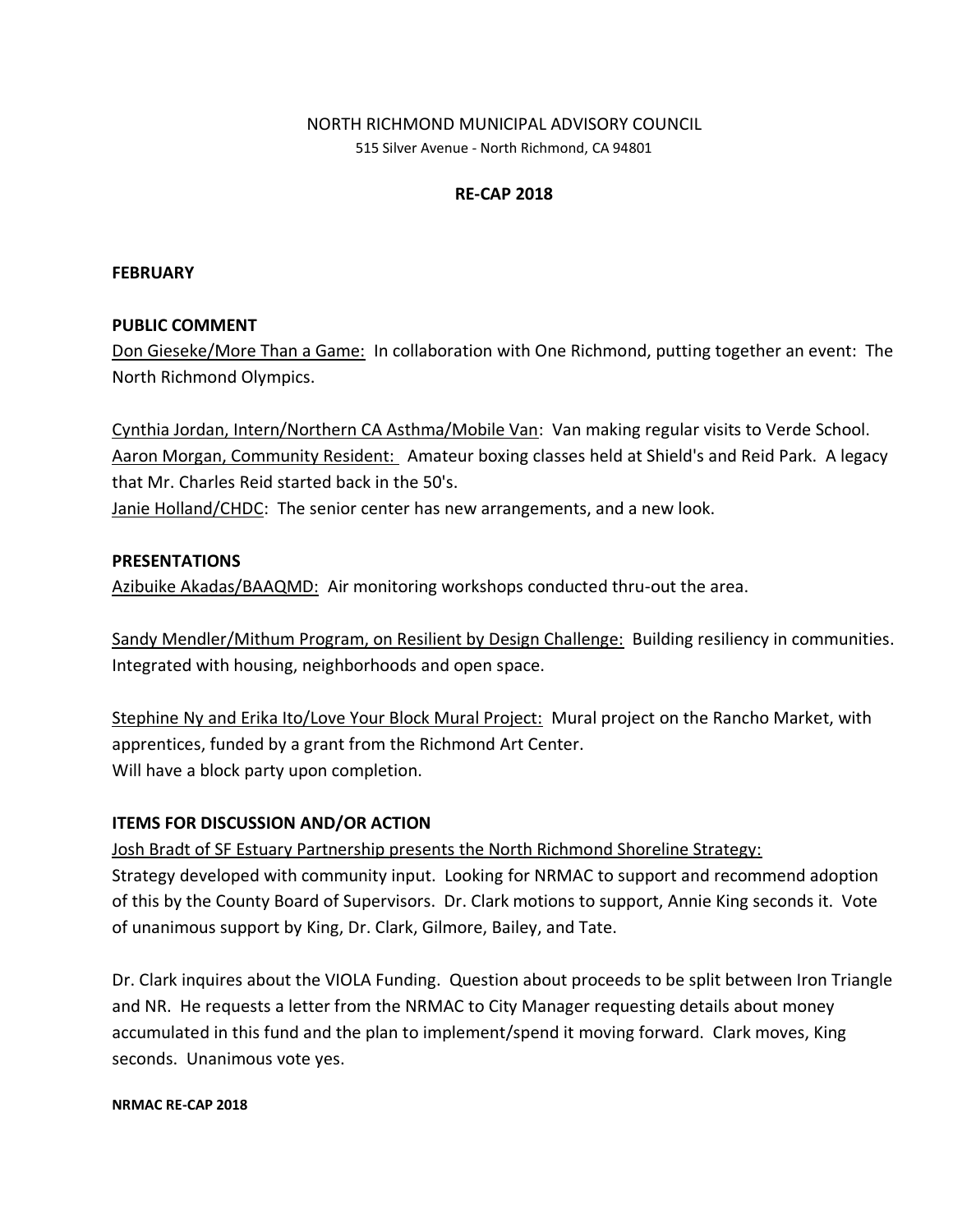### **OTHER AGENCY/PROGRAM REPORTS**

Robert Rogers, District Coordinator/Supervisor john Gioia's Office: Thanking Chevron and CHDC for work on Senior Center. Thanks to all who supported Verde School thru Supervisor's Annual Fund Raiser.

Tania Pulido, Community Outreach Service Coordinator/CHDC: Street sweeps, Love Your Block, safe routes to school, neighborhood cleanups. Fred Jackson Way ditches improvement, more pickups by Rapid Recycles.

Erika Ito/Love Your Block: Looking to hire a NR resident for the mobile tool library. Looking to hire four residents to become, Love Your Block ambassadors.

#### **MARCH**

#### **PUBLIC COMMENT**

Cynthia Jordan, Intern Northern CA Asthma/Breathmobile Program: Van continues to service Verde School. A decrease in participants, due to the displacement of students that lived in the Las Deltas Housing Projects.

#### **PRESENTATINS and PROCLAMATIONS**

Richard Mujro/Love Your Block: Present designs for Rancho Market Mural, from public outreach sessions. It was stated that the design does not reflect NR Culture. It is just one big blob of Hispanic Culture. Many residents are dissatisfied, feeling that their input was not taken into consideration.

Nablila Sher/ Bay Area Community Resources on Alcohol Sales: Single sales of alcohol is a problem in many communities, affecting young people especially colorful packaging. Works in progress to reduce, through education, and enforcement, including stings. City of Richmond has barred single sales of alcohol, but only on stores that were established since 2005. Providing alcohol beverage training to license sellers. Asking NRMAC to support a letter to the city, banning single container sales.

**NRMAC RECAP/2018 (3)**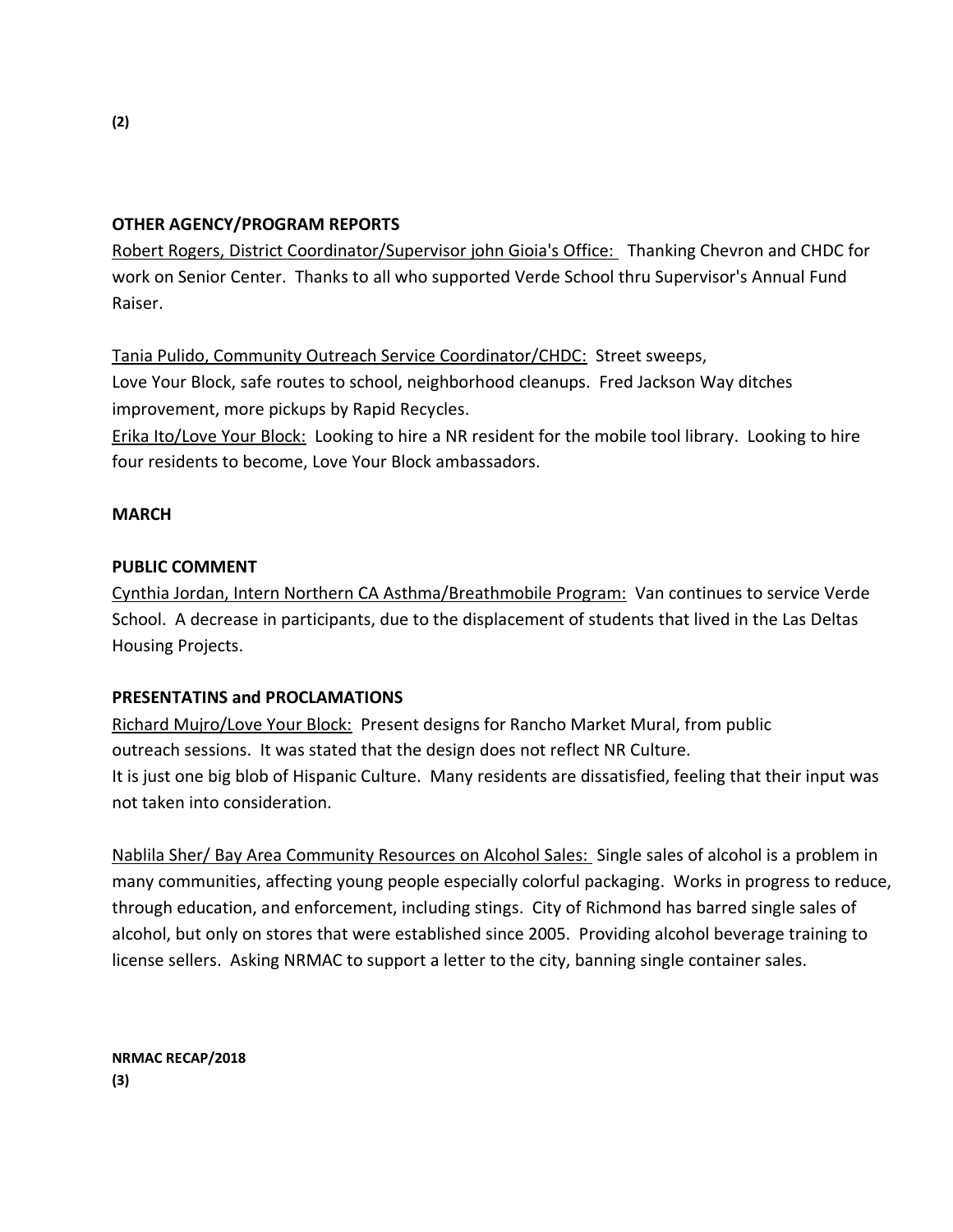Ruben Hernandez of DCD on County Cannabis proposed ordinances: Commercial cannabis, however is prohibited in unincorporated CCC. County considering allowing cultivation, manufacturing and distribution. Wants to her from NRMAC about buffers, sizes of buffers, etc. Tax revenue could come from liberalization. Ballot measure for tax on commercial cannabis may be on November ballot. Tax revenues would go to the general fund of the county. As of now you could grow six plants, inside your house, not on the outside. Will work to get written feedback from NRMAC.

LaShonda White/Veolia Mitigation Fund: The funding has sat for a few years. Continue to collect the money annually as part of their conditional use permit.

Twenty-five thousand per year for programs and projects in the Iron Triangle and North Richmond. Has about \$155,000 available. Funding decisions are to be made by

January 2019. Need five panel members for the fund, required via the permit. One member from the Iron Triangle, one NR, one West County Toxics, and two from the business community. Need members on the panel to award the grant.

NR Annexation process is a long process, still going on. Built a FAQ form, not yet done, 14 pages. the process is very complicated. Goal is to have all outreach done and submitted to council by June. Hope to submit to LAFCO by April, but nothing would be approved for six months.

Alex Lopez of CA Pallets: Hoping to move his pallet business from Hayward to NR. Intended location is, 57 Parr Blvd. Has been in business for eleven years.

Have locations in Hayward and Stockton. There will be opportunities for local residents. The company has a net worth of 12 million a year. Aaron makes motion to support project. Dr. Clark seconds. Four members vote aye. NRMAC asks that the applicant return to NRMAC meeting in the future.

**NRMAC RE-CAP/2018 (4)**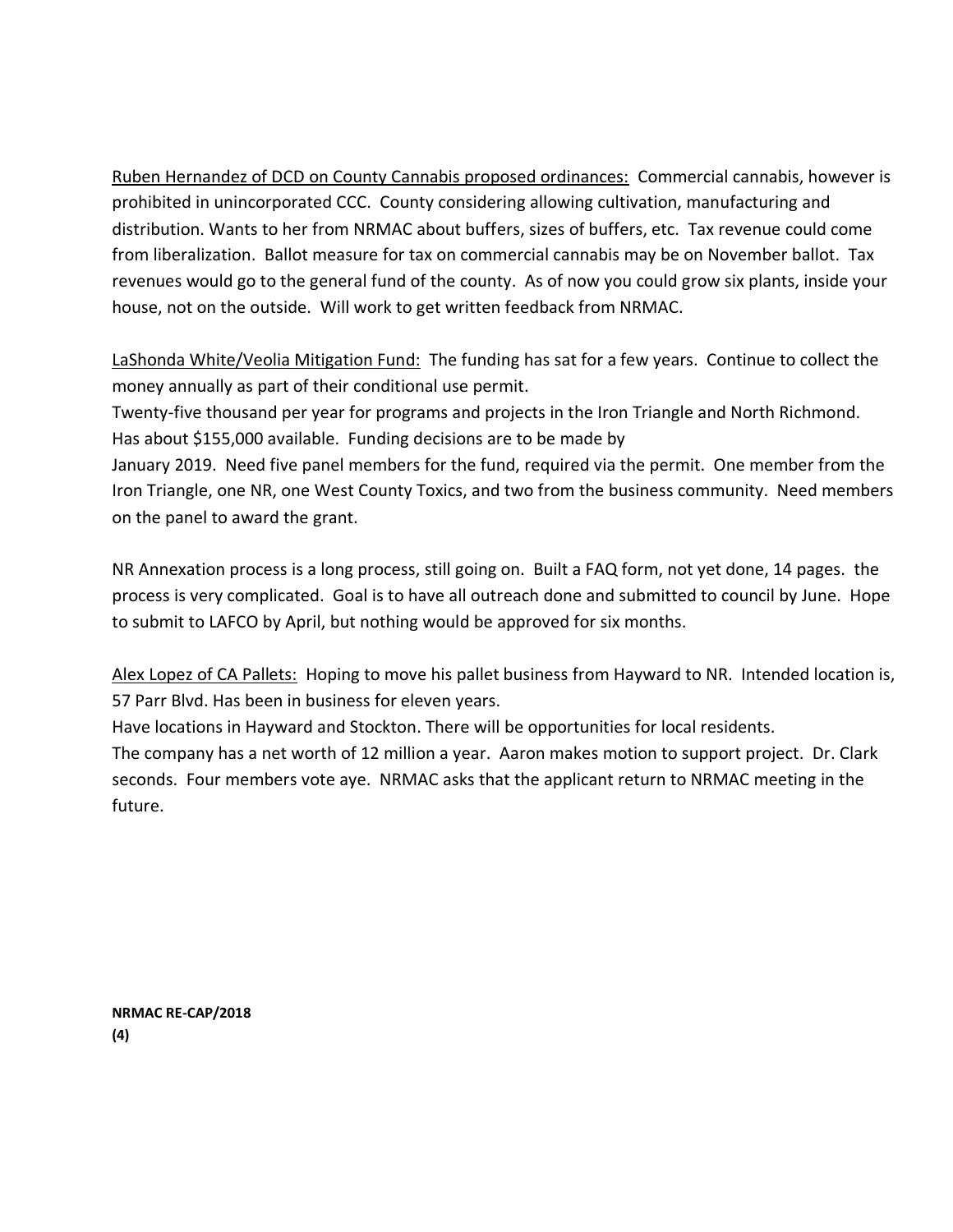### **APRIL**

#### **PUBLIC COMMENT**

Mary Frazier/Northern CA Asthma/Breathmobile Program: The program is hiring in the neighborhood, with funding received from Chevron.

Andrea Bailey/Chevron Refinery: Andrea has accepted a new position within the refinery, her replacement will sit on her seat. A certificate of appreciation, will be presented to her.

#### **PRESENTATIONS and PROCLAMATIONS**

Dr. Clark presents award to East Bay Center for the Performing Arts. They are hosting their 50th Anniversary.

Stephanie Ny and ErIca Itto/Richmond Love Your Block: Presenting on mural development. Annie says the mural is too childish. Cynthia states that they did not take any feedback from community into consideration. The mural on Fred Jackson Way, at the community garden, is a waste of time, money, and effort. You cannot see the mural from the streets, the garden is dysfunctional at the moment. La Damien says that there is great history in NR to be considered, that should be depicted in the mural.

Stephanie says that portraits on the mural are against the policy from the beginning. **Stephanie says that complex artwork like portraits is beyond scope of the work.** It was being suggested that portraits or silhouettes of community members be included in the mural.

LaShonda White and Jazmine Jones/City of Richmond-Incorporation Outreach: Have analyzed cost and benefits in the feasibility study. Getting ready to send out the unofficial ballot and FAQ's.

#### **ITEMS FOR DISCUSSION AND/OR ACTION**

David Latham/Fleet park: LLC-Proposed development of truck maintenance facility and remodel of existing office building at 320 Pittsburg Avenue. (they did not show up)

**NRMAC RECAP-2018 (5)**

Eric Zell Proposed development of three warehouse buildings at- 0 Fred Jackson Way by CenterPoint Properties: Site plan is near the school. Improving infrastructure around project, including sidewalks, and roads. Environmental compliance inside and outside building. Mitigation of school impact, including truck traffic has been assured.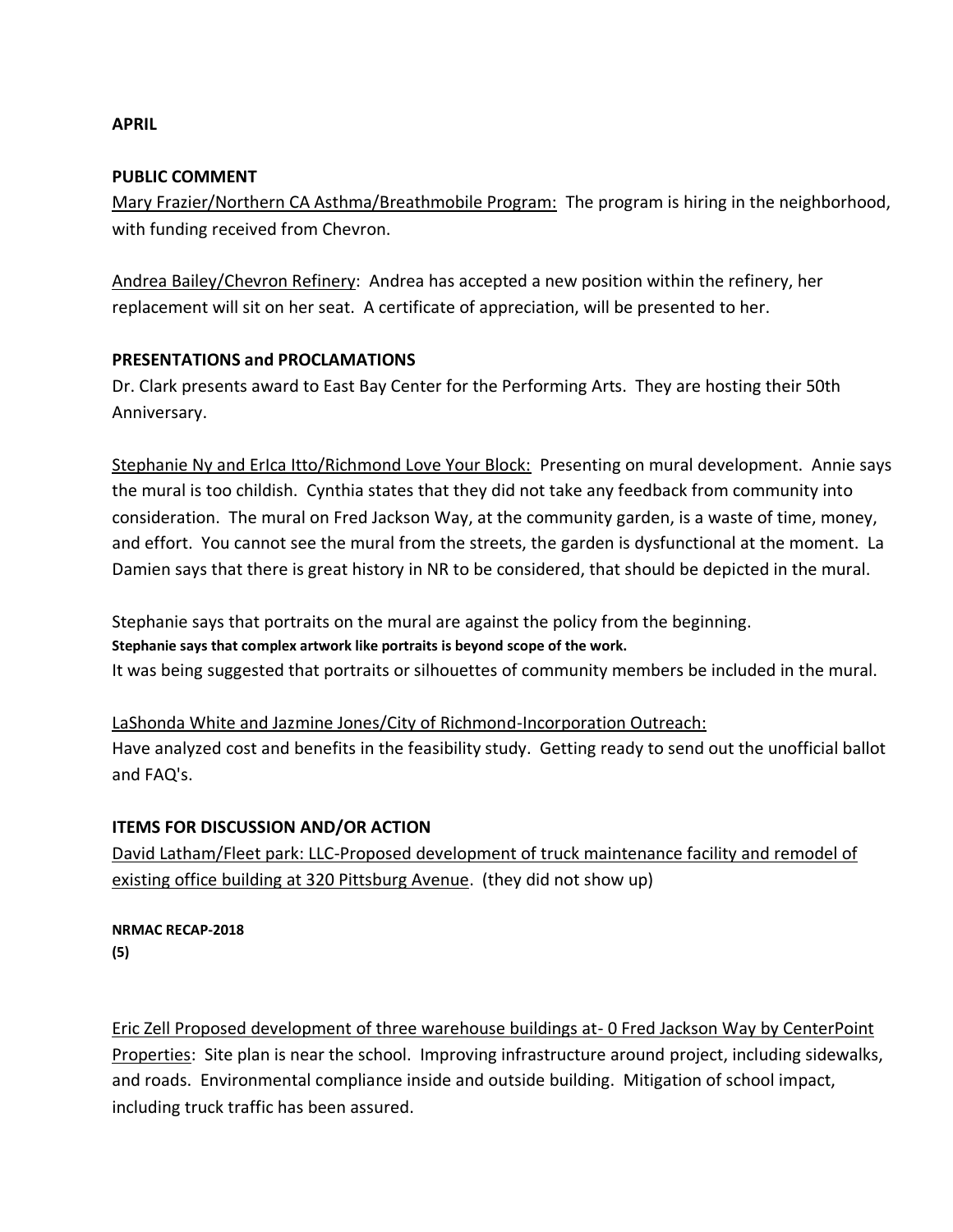NRMAC vote is 5-0, with all members voting aye.

Bacilia Marcias and Jinotega: Wants to build a two story house at Silver and 2nd Street. Aaron Morgan makes motion to approve. Andrea seconds, all ayes.

### **OTHER AGENCY/PROGRAM REPORTS**

Don Gilmore, Director/CHDC: Groundbreaking for Heritage Point will be on May 3rd, at 11:00 a.m.

Dr. Clark closes the meeting in memory of the great freedom fighter and anti-apartheid leader Winnie Mandela.

**MAY**

### **PUBLIC COMMENT**

Cynthia Jordan and others in the community: Has expressed their opinion and submitted input about the mural at Rancho Market. Prior to Love Your Block receiving funding for the mural, Cynthia has continuously submitted in-put on ideas for the mural. She was never told that her request was not possible, until after all plans for the mural were finalized. The way Love Love Your Block was predetermined to present the mural with their ideas and their ideas only, regardless of public opinion. The entire process of the project was so unfair to the community.

#### **PRESENTATIONS**

Discussion with County Sheriff and Richmond Police Leaders, and CHP, continuing to strengthen lawenforcement relationships with community: Lt. Buford is in charge of the Bay Station. Explains community policing model and looking for relationships and feedback.

**NRMAC RE-CAP/2018 (6)**

**ITEMS FOR DISCUSSIN** Discuss Recommend/Draft NRMAC budget for 2018-2019:

Summary of Annual Expenses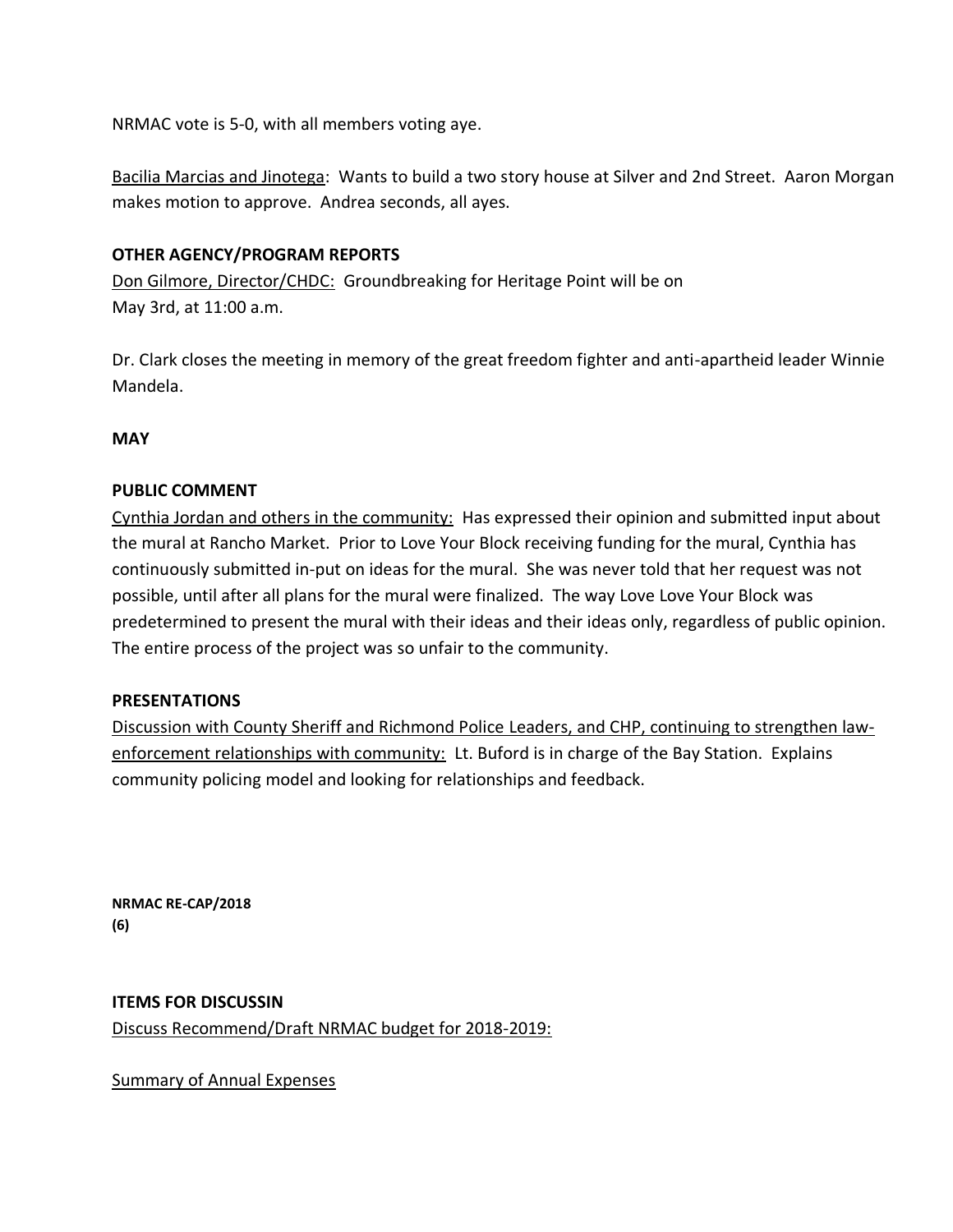Administrate Services: \$1,300 Meeting Space Costs: 1,650 Total: \$2,950

Funds \$3,000

## **OTHER AGENCY/PROGRAM REPORTS**

Robert announces the GRID Alternatives Program, offering free solar installation to homeowners. Robert received message from La Shonda White, the plan pertaining to NR annexation, is to send out mailers/unofficial ballots in April-May. the ballots are due back in June; hence they will be moving forward in June

Don Gilmore announces a ground breaking ceremony for the Heritage Point Project. A (42) unit complex, the cost to build is twenty-nine million, completion date is scheduled for September 2019. Thanks to Supervisor John Gioia for filling in the funding gap.

#### **JUNE**

#### **PUBLIC COMMENT**

Paula White/Watershed Project: Recently helped finish the Resilient by Design Project, wants to present next month. Working in partnership with Tania Pullido.

#### Cynthia Jordan/Intern Northern CA Asthma/Breathmocile Program:

Program is winding down for the summer, will be attending street festivals and block parties during the summer, promoting the program.

**NRMAC RE-CAP/2018 (7)**

#### **PRESENTATIONS and Proclamations**

Stephanie Ny of Love Your Block: The mural at Rancho Market was completed in the middle of May. Ribbon cutting on May 11th, over a hundred and fifty people and twenty organizations attended.

**ITEMS FORF DISCUSSION AND/OR ACTION**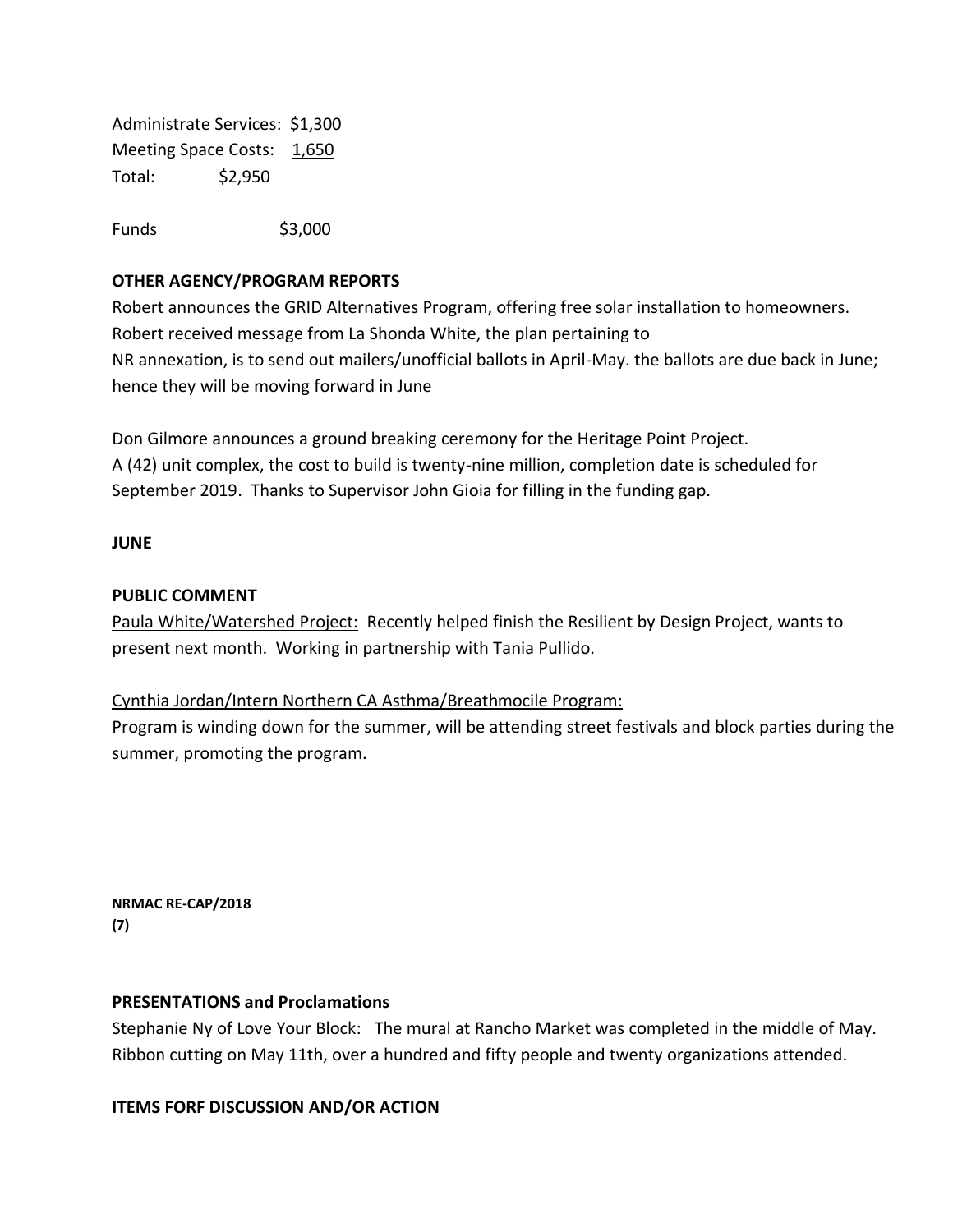Tim Bauters, Director/Slurry Wastewater Solutions: Presenting plans about the property purchased at 113 Brookside Drive last year. Wants to do slurry separation and reuse. Annie motions to accept project based on presentation and support. Dr. Clark seconds. Aye. Unanimous.

Mike O'Brien/Heavy Hauling for trucking yard application. Has acquired property on Brookside Drive, for trucking business. Will store trailers and equipment there.

The trucks are used to transport electrical transformers from California to across the country. He is not allowed to store them here at this site.

Beverly Scott moves to support with expectation that business will invest in NR, and attempt to hire from NR. Dr. Clark seconds with senior program, community festivals and community benefits friendly amendment seconded. Unanimous aye.

La Shonda White/City of Richmond: Continues to work on annexation outreach. Ultimately, this will not be decided until the end of 2019.

# **OTHER AGENCY/PROGRAM REPORTS**

Robert Rogers, District Coordinator/Supervisor John Gioia's Office:

Robert reports that public works and Supervisor Gioia's office support a grant application to redo Market Street, with better sidewalks and traffic calming bulbs.

All board members respond positively and look forward to receiving the letter to become signatories.

**NRMAC RE-CAP/2018 (8)**

**JULY**

# **PUBLIC COMMENT**

Cynthia Jordan/Intern Northern CA Asthma/Breathmobile Program:

the program is currently opening up an office in East County. They will be providing service to the local schools.

Kapris James/Community Resident: Needs stop sign at Your and Vernon Streets.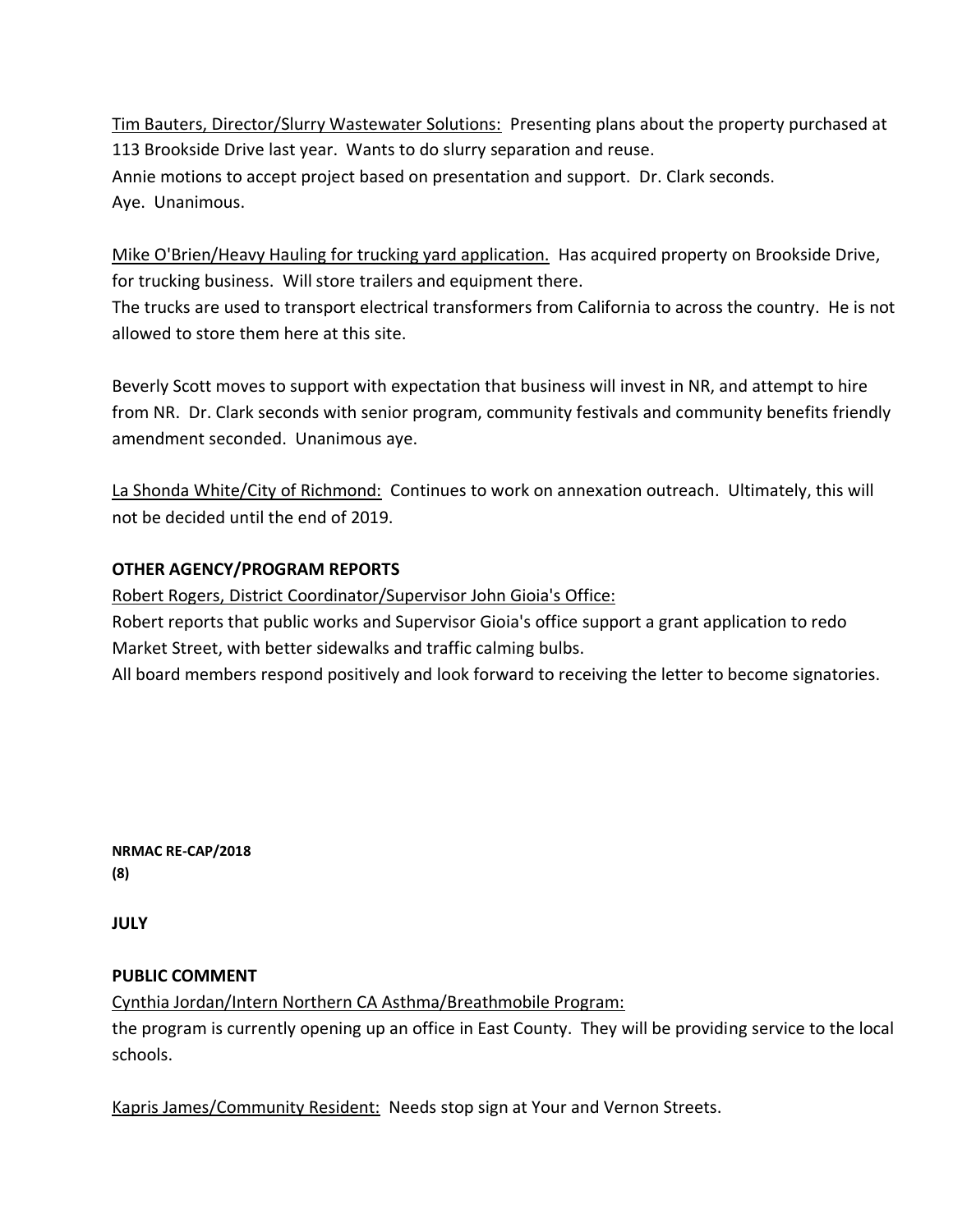Annie says that she recalls that a stop sign was missing at that intersection.

# **ITEMS FOR DISCUSSIN AND/OR ACTION**

Gary Ghilotti, President/Maggiorta & Ghilotti, Inc.: Request for approval of contractor's yard in NR, at 2800 Radiant Avenue. NRMAC approved this plan last year, now he is back for a use permit. NRMAC votes 4-0, unanimous approval of project.

# **PRESENTATIONS and PROCLAMATIONS**

La Saunda Tate: announces that she is resigning from the NRMAC, due to job demands and personal concerns.

Jeff Valero's and Jason Yee of County Public Works/Market Street Improvements:

Four Alternatives:

\*Keep road as is. Parking allowed on both sides of street Sidewalks aren't ADA compliant, and no street trees, curb extensions or bike lanes.

\*Sidewalks are priority and parking, promote downtown feel, new and wider sidewalks, with bulb out for pedestrians, but no bike lanes, but could have arrows painted to bring attention to sharing with bikes.

\*Remove parking on one side of Market, and have a bike lane. New sidewalks. No parking on North side of market. Sidewalk not quite as wide as option one, and bulb outs on one side of street.

\*No parking on Market, widened new sidewalks, street trees, no bulb outs. Bike lanes.

**NRMAC RE-CAP/2018 (9)**

Robert announces that REACH Fellowship International is at the Mexico border serving our most vulnerable undocumented families and regrets being unable to join us tonight. Dr. Clark says that Whitney Dotson has been honored for his community service and leadership. He will be receiving a Humanitarian Award in Sausalito, this Thursday.

# **OTHER AGENCY/PROGRAM REPORTS**

Tania Pullido, Community Service Coordinator: Has been working with the railroad company to clean up by the railroad tracks.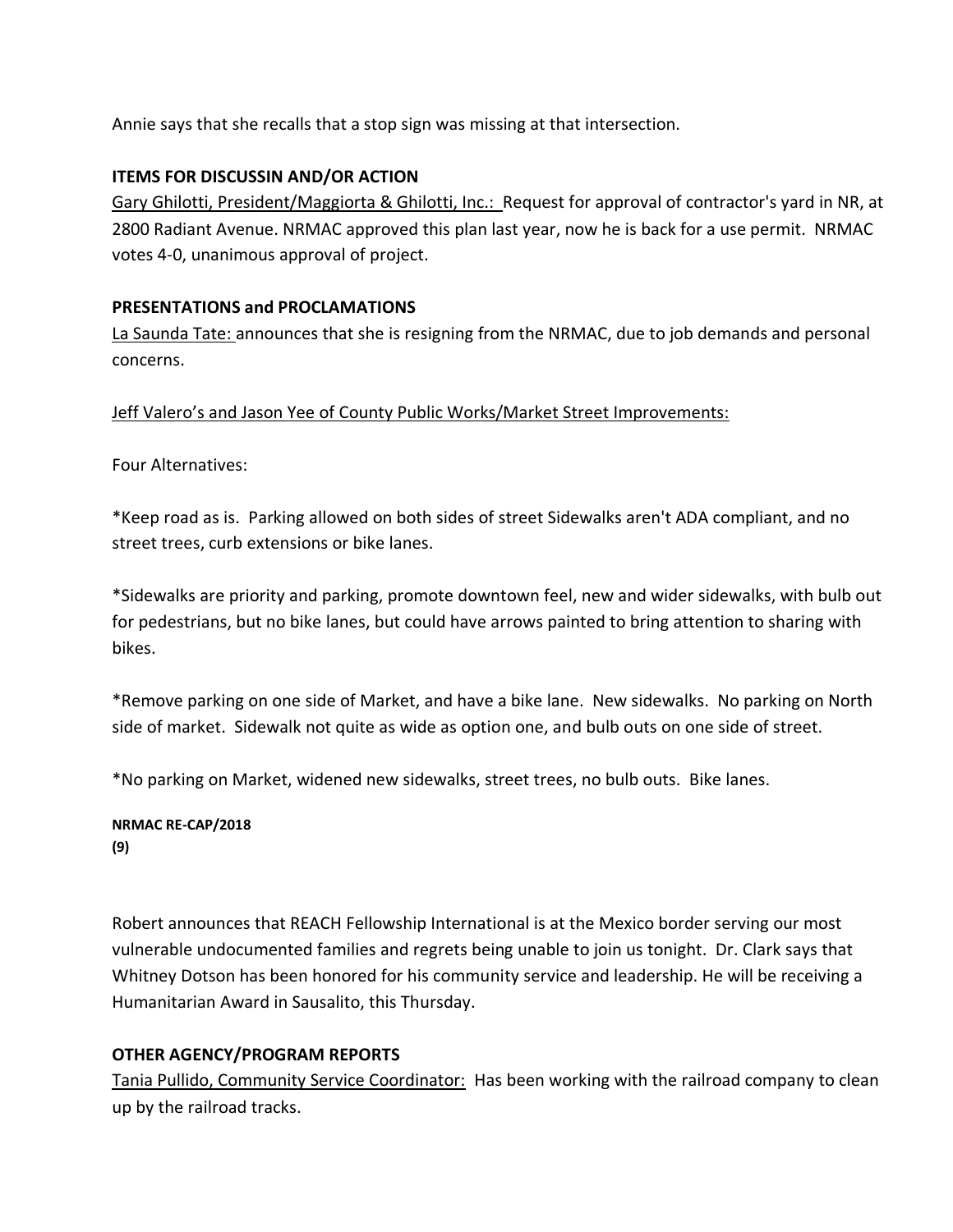Princess Robinson, Urban Tilth Garden: The farm has installed a drip irrigation system, they now will be able to water their crops more adequately and efficiently.

### **AUGUST**

#### **PUBIC COMMENT**

Dominga Rivero, Resident on Battery Street: Says we don't have enough response times from sheriff department. Street sweeping does not occur on her street. Speed bumps and stop signs are needed in the area.

Dulce Galicia/Healthy Richmond: Says the webpage should have profiles of NRMAC members and bios, bylaws and attendance members should be on the web page.

Andrea Bailey, Community Engagement Specialist/Chevron Refinery Richmond; Will be replaced by Lily Rahnema of chevron, newly installed in NRMAC seat. Ms. Rahnema has a background in community work.

Jenny Robbins/CCC Housing and Homeless Services: There ae programs for homeless, HUD has a program entitled First Point in Time Count, it's a mandate to track homeless youth.

Fernando Validez of Public Works: Takes complaints/suggestions/request - He reports and says he will see if the request for traffic control/stop signs etc., meets certain criteria. He says that CCC Public Works Department are currently running data on York and Battery Streets.

**NRMAC RFE-CAP/2018 (10)**

Demius Johnson III, Richmond City Council Candidate: Mr. Johnson introduces his self to the NRMAC and urges residents of the community to vote for him in the upcoming City of Richmond election.

#### **PRESENTATINS and Proclamations**

Luz Gomez, Community Engagement Manager/BAAQMD: Introduction of the Community Health Protection Program. Presenting an opportunity for residents to effect, AB617 law. Assembly Bill 617 (AB617) is a welcome and necessary initiative for improving public health and equity in CA. Selected communities will work with local air districts on actin plans to reduce people's exposure to particulate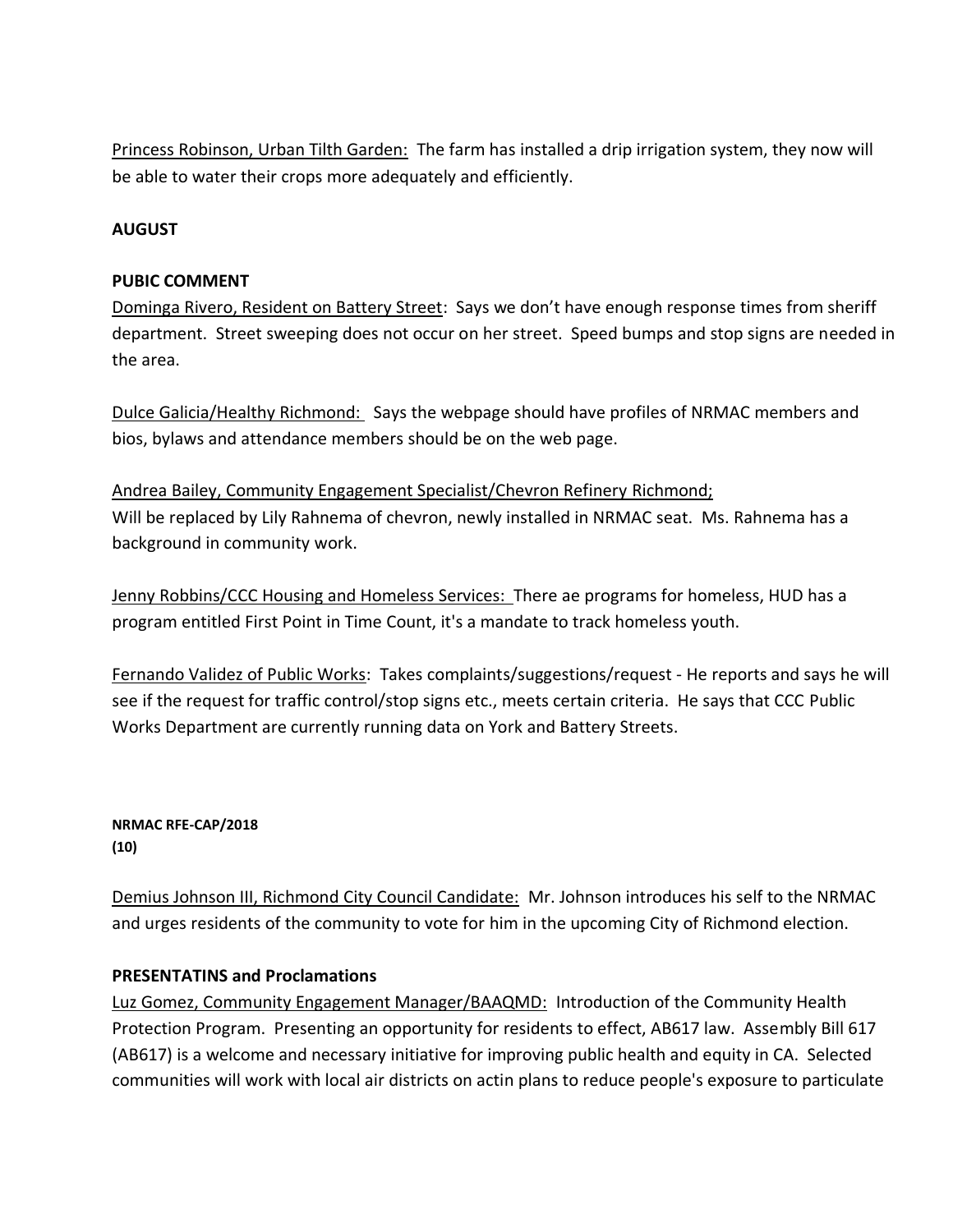matter and toxic air contaminants, an/or to develop community air monitoring plans. There is funding attached to this effort.

Dr. Clark gives an award to Andrea Bailey for her service on the NRMAC.

Princess Robinson to discuss Wildcat Creek improvement project: She reports that creeks do not have benches, trash cans, doggy boxes, etc. The creek is an asset in our community. Trying to get (100) surveys from community about what your visions for Wildcat Creek.

Cynthia Jordan says that the creeks are ranked high in nature preservation. They are so under maintained. It's hard to understand that the same trails and park system exist in other parts of the Bay Area, and are highly maintained, accessible and recreational friendly. What's up with North Richmond Bay Trails, which are some of the most pristine, unspoiled, natural trails in the Bay Area, also connecting to one of the largest salt marshes and endangered species habitat in the Bay Area.

Eric Acosta Verprauskus, Principal/Verde Elementary School: Discuss school changes, transition from K-6 to K-8 mode. This year the K-7 model, next year including the K-8 model.

#### **ITEMS FOR DISCUSSION AND/OR ACTION**

Bill Lange/Hoovestol: Applicant for DP17-3049 seeks approval of plan to construct truck maintenance facility at 320 Pittsburg Avenue: Describes site, notes that there's a lot of industry and vacant parcels around him. Cleanup has occurred, soil testing is in the process. Wants to add one more building to the site. there will be jobs in the community.

Will reduce pollution. Scott motions to support but asks county to make major plans to be proactive to reduce traffic and not involve trucks coming in and out of the community, also with the stipulation that applicant will actively look to hire NR residents, donate to NR community

#### **NRMAC RE-CAP/2018 (11)**

betterment projects on request, and keep NRMAC apprised on new developments. Seconded by Annie King, Unanimous vote for approval of the project.

# **OTHER AGENCY/PROGRAM REPORTS**

Roxanne Carrillo Garza/Healthy Richmond: Roxanne is collaborating with CHDC to do work around al development happening in NR, most notably Las Deltas. Steering committee is looking into how to develop community input as well architectural designs. Working with residents to develop data to help community visioning sessions.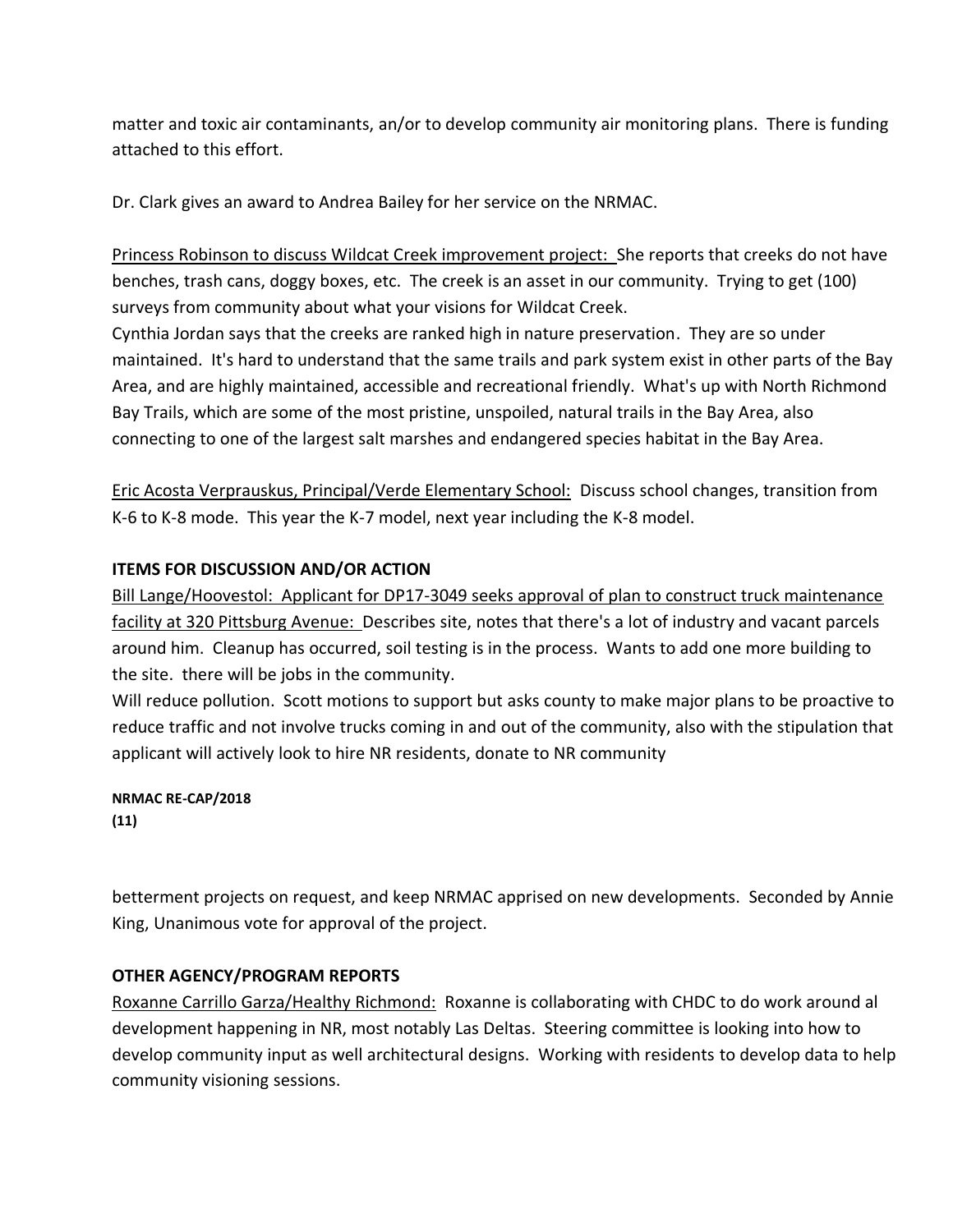### **OCTOBER**

#### **PUBLIC COMMENT**

Marcus Walton, Director of Communications WCCUSD-Trustee Area Elections:

The board will change to trustee area boundary maps to elect members from geographic communities. they need to create boundary maps. Looking for help from communities in re-drawing these maps. Redraw will be for election in 2010.

Eleanor Thompson, Director/Social Progress Inc.: Wants to occupy vacant Las Deltas scattered site house. She plans on providing programming at site to young men in the community, including diploma programs, training for parents, clothes closets, free haircuts. She will be seeking NRMAC's support in obtaining the building.

LaShonda White/City of Richmond: The annexation survey process continues to move forward. The council embarked on a feasibility study three years ago. Annexation would be a cost to the City of Richmond of about \$2.2 million initially. Sent out 3k,500 surveys, 1,300 were registered voters living in NR, 120 were filled out, ninety-five nos' and 18 yes. Annie and Dr. Clark says the deadline should be honored, and we shouldn't go back for more surveys past deadline. LaShonda reports that there is not an extension of the deadline, she will report late surveys separately.

Don Gilmore, Director CHDC/Roxanne Garza Carillo/LISC, Las Deltas Planning: In early 2019 there should be a meeting to discuss options, Las Deltas Housing. Says we need to tell developers, what we want the projects to look like.

**NRMAC RE-CAP/2018 (12)**

Robert Rogers: Reports on behalf of Luz Gomez. CARB has selected NR for more air quality monitoring and will be here next month to discuss in more detail.

#### **ITEMS FOR DISCUSSION AND/OR ACTION**

Fred Knifer for #LP15-2017 presents on after treatment facility at 1850 Garden Tract road, by K-VAC Environmental Services/K-Pure Waterworks: Focused on cleaning non-hazardous waters, it is the company niche. The site is 1.5 acres; the building is 8,500 square feet.

Has five trucks, all fleets are CARB compliant, low emissions, newer trucks. They will have oversight by CCC and federal regulators through the Clean Water Act. Job opportunities will be available for drivers, plant workers, and office administration.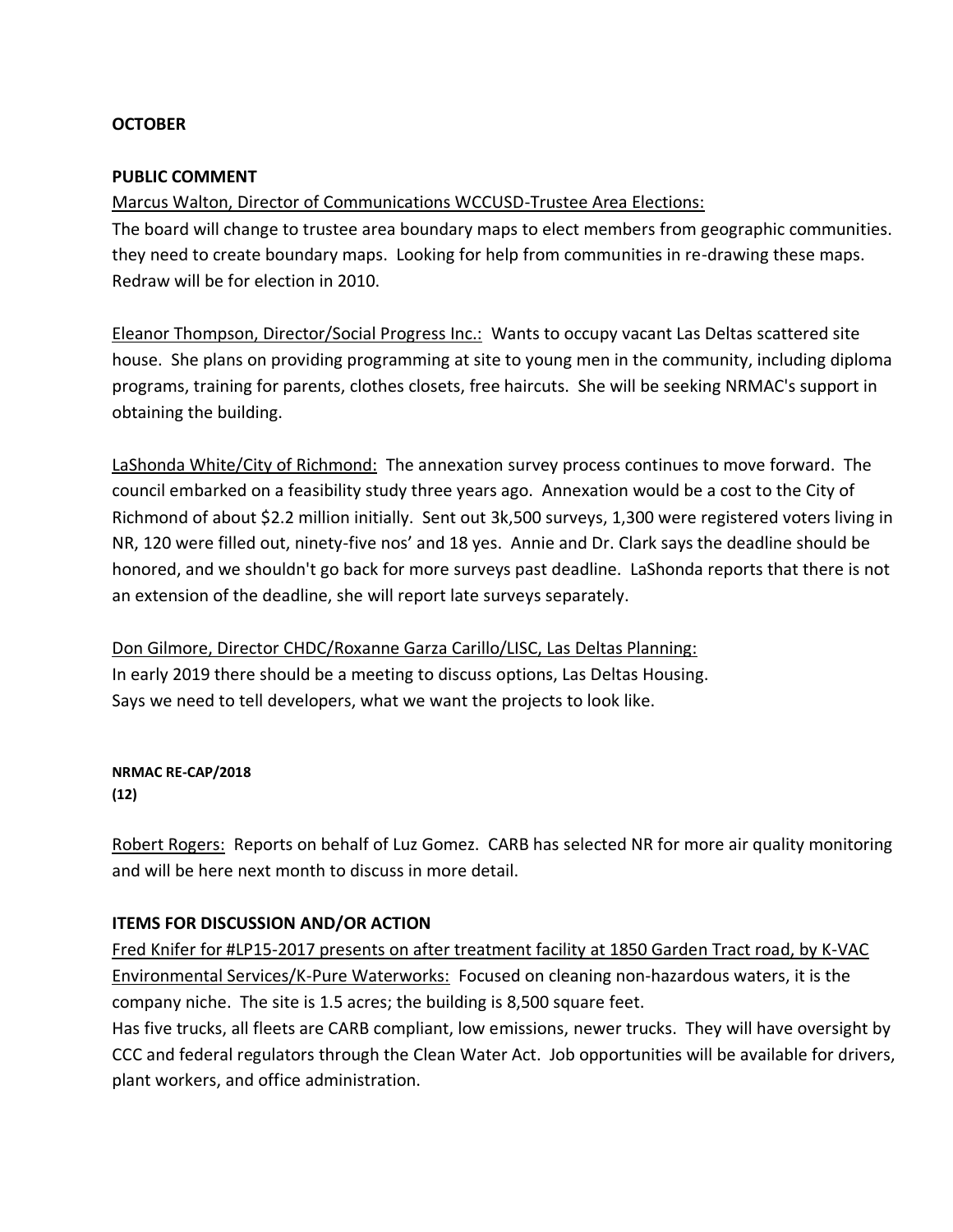Annie motions to recommend approval of project with understanding that applicant will operate as a responsible business in NR. Will not drive trucks through NR neighborhoods, will be open to hiring NR residents and will be open to donating to various projects and festivals to help the community. Dr. Clark seconds.

Robert Rogers, District Coordinator/Supervisor John Gioia's Office: The Shield's and Reid newly made over basketball court looks fabulous. The work was done as a partnership of local unions, Supervisor Gioia's Office and City of Richmond.

Tania Pullido/Community Service Coordinator/CHDC: Up-rising homeless problem in NR. Efforts are being made to clean up Battery and Alamo Streets.

### **NOVEMBER**

### **PUBLIC COMMENT**

Leyna Nguyen, Program Director/Northern CA Asthma/Breathmobile Program: Continues to service Verde School, five children at Verde and two children at Grant.

Annie King: Announces the passing of Sharon Tucker, longtime advocate for children's education. She was a great leader at Verde School.

**NRMAC RE-CAP/2018 (13)**

# Kapris James, Resident/Presentation on Proposed Community Garden:

The parcel of land is adjacent to her home on Vernon Street. The property owner is deceased. In the process of establishing a nonprofit. She needs help acquiring the property. Needs help finding the next of kin, want to purchase the property, pay back overdue taxes, or have it gifted from the county, or have some of the taxes forgiven. Petite Gardens has not yet filed as a nonprofit.

Fernando Valdez/CCC Public Works, report on traffic safety: Says volume and collision data are clear criteria for new stop signs. Gathered info for Battery and York Streets. Volume is low there. Did not meet criteria for volume and collision data to necessitate stop signs. Speed bumps also has to meet a certain criteria's. Needs to introduce an ordinance for parked vehicles. Public works will do an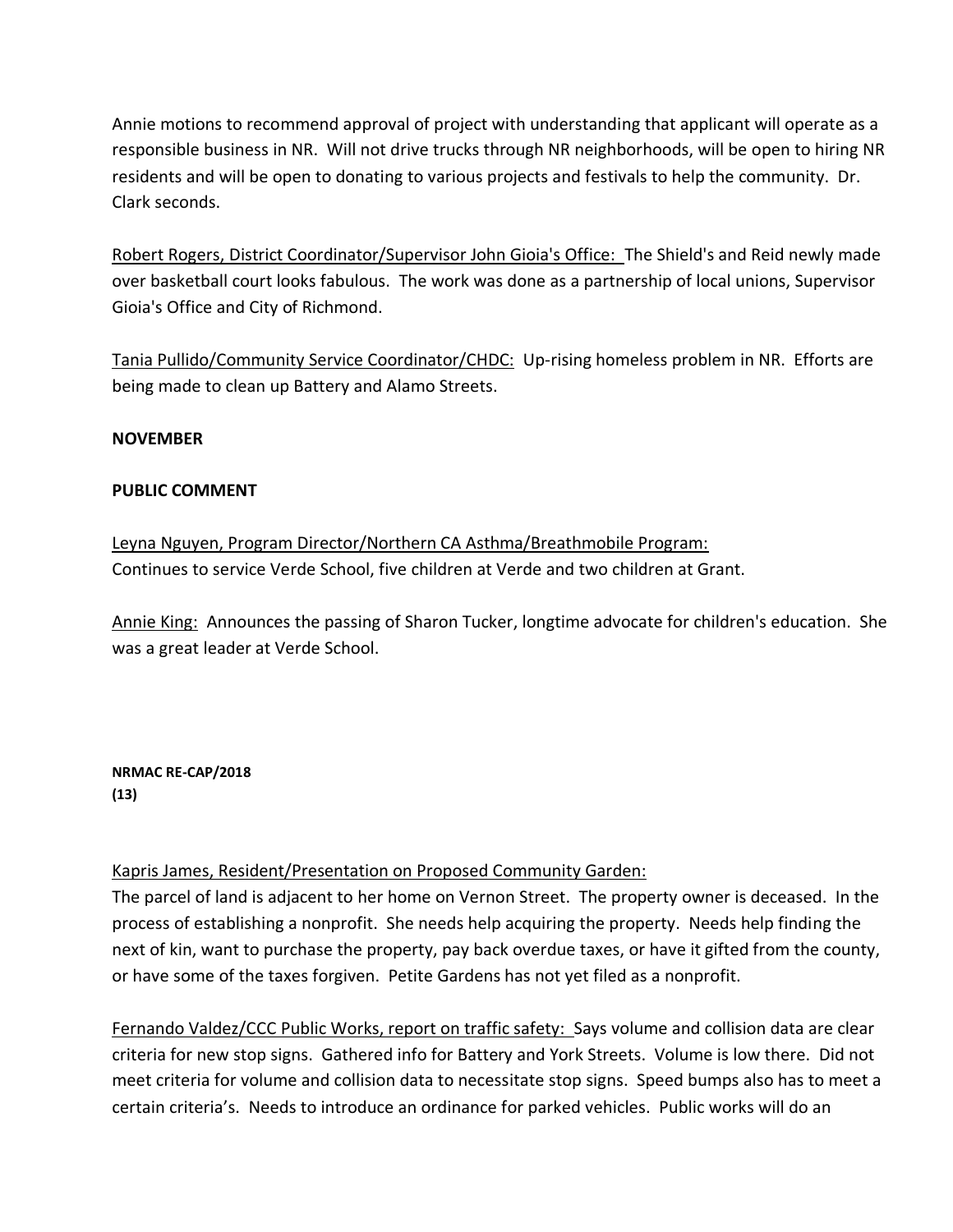assessment with counters on First Street soon. Cynthia say's that the criteria's are based and other cities in the county, and does not comply with NR, needs and standards. Criteria should be based on the needs and composition of the NR community.

Robert says that Supervisor Gioia's office party for the Verde School, hoodie, and book drive is on December 6th., at Supervisors' Office.

Bishop Edwina Perez Santiago, Director/REACH International Fellowship: Belinda is working as a full time nurse, outside the community. REACH has renewed their contract with CHDC, for the women's housing. All ladies that live there are currently employed, they have taken on two new staff members.

### **DECEMBER**

### **PUBLIC COMMENT**

Leyna Nguyen, Program Director/Northern CA Asthma/Breathmobile Program: Heavy work in the community, due to poor air quality from the fires.

**NRMAC RE-CAP/2018 (14)**

#### **PRESENTATIONS**

Tony Ucciferri/CC Housing Authority-Las Deltas Safety: Large problem with squatters, occupying the vacant houses. In 2016 housing authority started the process of moving/relocating eighty-one residents out of Las Deltas. Six families remain as of 12/18.

by March they should be relocated. A year away before an award to a developer be given. Looking at three or four developers. Two to five years before selling off property.

The scattered sites around the neighborhood, will sell to be refurbished, and re-sold, if necessary. Proceeds from sell, will be used for improvements in other project housing throughout the county. Fifty-one million is needed for improvements in other projects in the county. RAD Program thru HUD. Rental Assistance Demonstration Program. RAD allows the housing authority to remove restrictions and redevelop properties.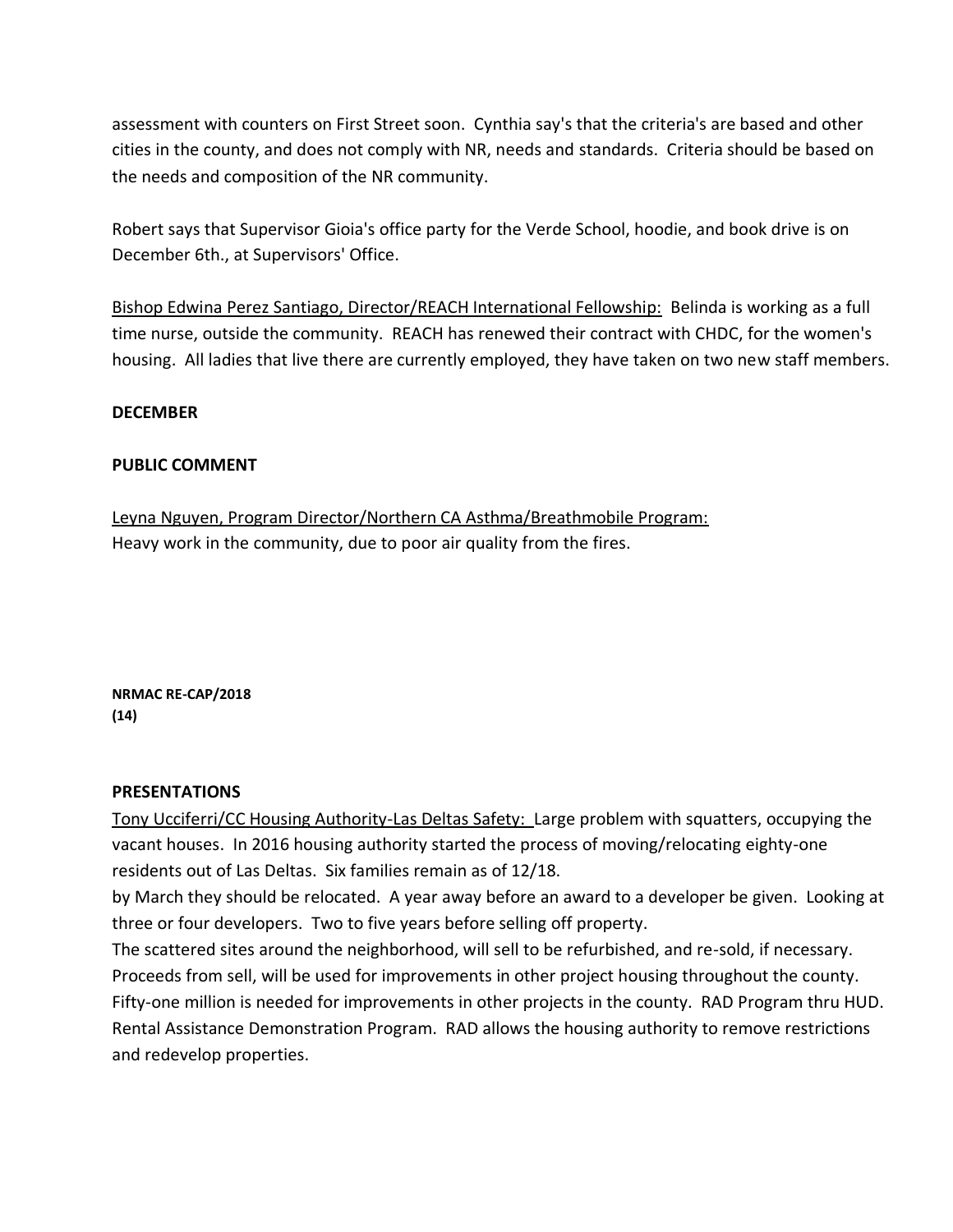Jessie Stewart/Richmond Promise: There is about nine hundred scholars enrolled in various programs across the country, as a result of being involved in the Richmond Promise Program. Richmond Promise supports multiple pathways, including college, technical schools, and more. students would be eligible to qualify for a \$1,500 grant to be applied toward higher education. Would like to see more NR students take advantage of the program.

# **OTHER AGENCY/PROGRAM REPORTS**

Dr. Clark wants to know why annexation meetings keep getting delayed. Dr. Clark says he expects Supervisor Gioia to stand with the community, that voted (no) on annexation. Dr. Clark feels that Supervisor Gioia should be in attendance at the council meeting, pertaining to annexation. If he can't attend, then a written letter should be presented, declaring his position on NR annexation. Robert says that he will pass Dr. Clark's suggestion on to Supervisor Gioia.

Tania Pullido/Community Service Coordinator/CHDC: Ditches are clean on Fred Jackson Way, the City of Richmond cleaned them. Infra structure/construction has started on parts of the Rain Garden Project. Karen and Cynthia want to be looped in to discuss issues on how to do the mural on the Verde School Bridge.

Princess Robinson/Urban Tilth Garden: CSA box out of NR is very successful and open to more customers EBT is being accepted toward payment of the CSA boxes. Public Works has donated a van for the farms use.

# **NORTH RICHMOND MUNICIPAL ADVISORY COUNCIL**

515 Silver Avenue – North Richmond, CA 94801

# **RE-CAP 2018/LAW ENFORCEMENT AGENCY**

#### **FEBRUARY**

Lt. Buford, Deputy Culberson and Deputy Brooks/CCC Sheriff's Department:

Reporting for January and February 2018. there was a shooting near  $5<sup>th</sup>$  and Market, stemmed from a traffic accident. No one was fatally injured. Vehicles are being towed, mainly due to street sweeping. burglaries increased in January, there were five burglaries, there were a few side shows.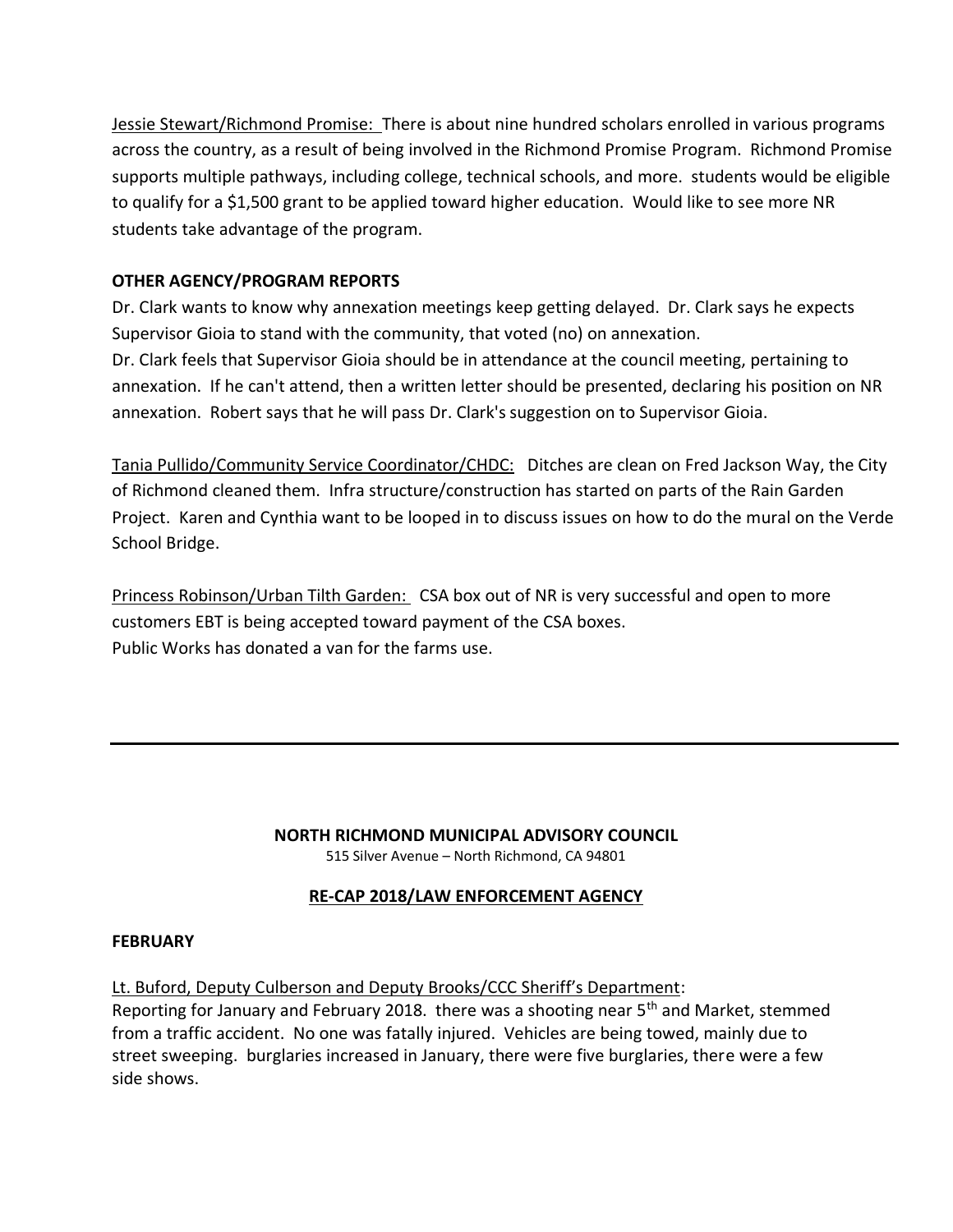Very few residents remain at Las Deltas Housing, they are about a year away from everyone moving out of the projects.

Officer Bruno and Officer Abernathy/CHP: Reporting for the months of January and February 2018. They are back in the neighborhood, located at the office on Fred Jackson Way. They are happy to be here and will be an ongoing presence and helpful resource. Officer Abernathy will be working with young adults, stolen vehicle cases, and traffic control. No statistics to be reported, will be presented at the next meeting. Two cars were towed.

# **MARCH**

Officer Munguis/RPD: Reporting for the month of February 2018. One auto burglary on Sanford Street. Four violent crimes, (19) property crimes. RPD encourages public to use the RPD Web-site. Concerns of potential gun violence near Shield's and Reid Park. RPD has arrested youths, suspected as gang members. Annie has concerns about a toddler, walking in the streets on Willard, in a storm, during the late night hours. RPD was notified, child reunited with parents. Cynthia ask that the statistics report be specified to the NR area.

LT. Buford, Deputy Culberson and Deputy Brooks/CCC Sheriff's Department: Reporting for 2/2018. Crime down by (50%), residential burglaries down from a high to zero. Two in custody for shooting at 5th and Market, three left injured. Two of the Hicks brothers were arrested, one being arrested in Georgia. Squatters at Las Deltas Housing. Questions/ Sheriff's phone # 925-6462441.

Officer Abernathy and Officer Bruno/CHP: Reports for 2/2018. One arrest for warrant. Abandoned and stolen vehicles an issue. Eight stolen vehicles were recovered. Fourteen vehicles towed, eight parking tickets, and many warnings issued. Working on big rig issue, coming thru NR.

Any vehicle over five tons should use the parkway. **NRMAC RE-CAP/2018**

**(2)**

# **APRIL**

Officer Duran and Officer Johnson/CCC Sheriff's Department: Reports for 3/2018: No shootings, no statistics. Question, does the Sheriff's department have a mentoring program at Verde School. Yes, a sheriff works with the children, in the process of getting a mentoring program.

Aaron says sheriff's being disrespectful, Dr. Clark says trying to keep close relationship with sheriffs. Sheriff says that residents shouldn't be disrespectful to officers. Audience says sheriffs been confrontational. Gilmore ask sheriffs to participate in a community outreach meeting for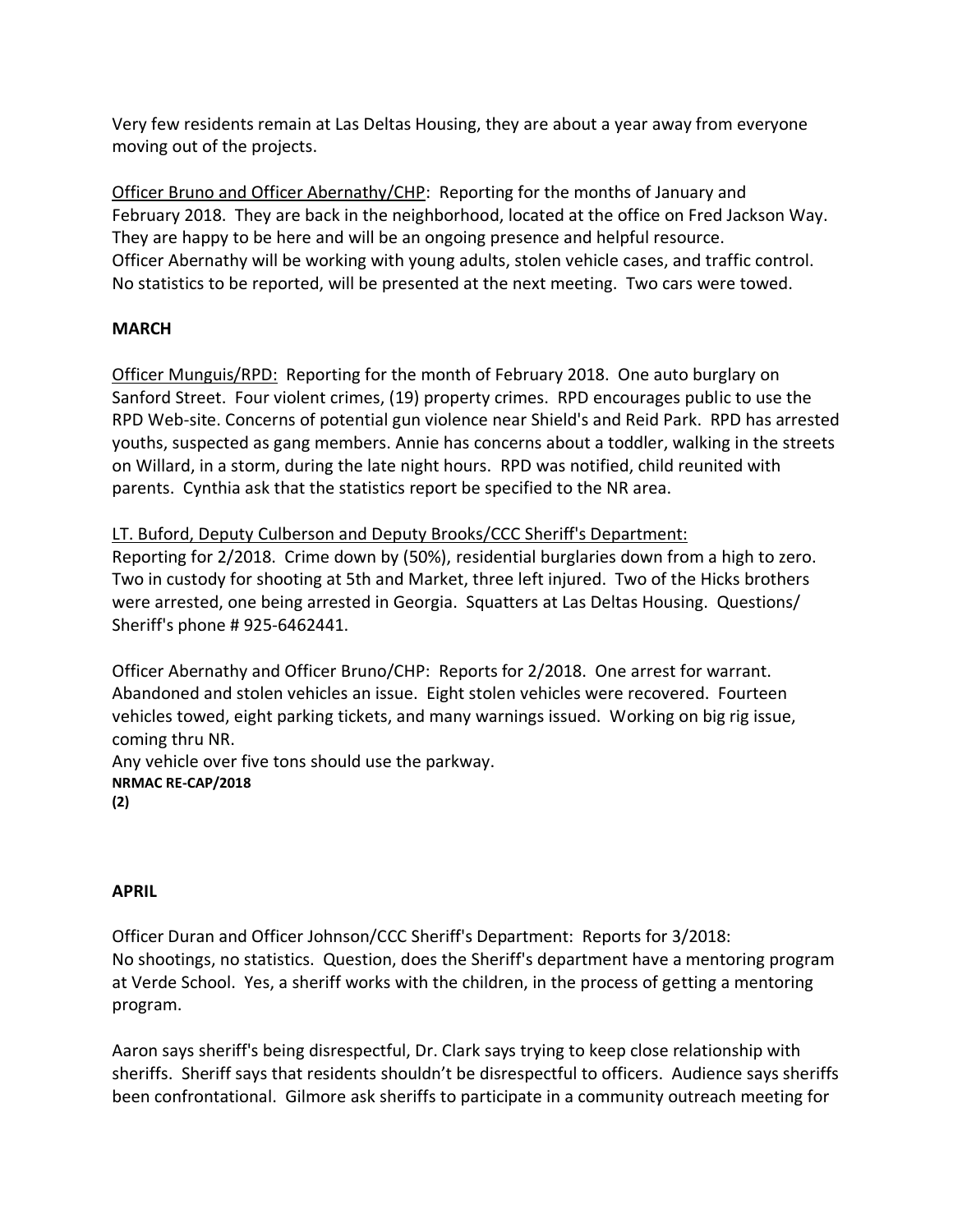people to air their concerns. Annie agrees. Dr. Clark says the birthplace of the Black Panthers stemmed from law enforcement agency having a bad relationship with the residents. Princess says that the officers have a bad attitude. La Damien says relationship is bad. Much effort is needed toward better community relations.

Officer Abernethy and Officer Brunno/CHP: Reports for 3/2018. Eighteen stolen vehicles recovered, (52) verbal warnings given, two stolen vehicle reports, eight abandoned vehicles, fifth-teen enforced citations, twenty-five vehicles tagged, two parking tickets.

Officer Munguia/RPD: Reports for 3/2018. Two hundred and 58 calls, 69 vehicle involved. Eleven stolen vehicle reports, one recovery. Two fire-arms arrest.

# **MAY**

Officer Abernethy/CHP: Reports for 4/2018. Seven vehicles recovered and towed. Six expired tags or abandoned.

Lt. Mollenbernd/RPD: Reports for 4/2018. Light crime, vehicle stops made, increase in reckless driving calls. Side shows popping up in the community.

# **JUNE**

Lt. Buford and Officer Culberson/CCC Sheriff's Department: Reports for 5/2018. Crime is up by three reports, (13) reported crimes, rise in stolen vehicles. Drug sales and traffic has increased on 5th and Grove Streets. Stolen vehicles are often dropped off in NR.

Officer Anderson and Officer Bruno/CHP: Reports for 5/2018. Officer Abernethy is injured. Two arrest made, fourteen stolen vehicles recovered. Ten abandoned vehicles, twelve citations issued and twenty verbal warnings given. Litter at the corner of Alamo and Battery Streets. Truman and Verde Streets has an abundance of litter and abandoned vehicles. **NRMAC RE-CAP**

**(3)**

# **JULY**

Officer Culberson/CCC Sheriff's Department: Reports for 6/2018. Heavy traffic on Second Street. Code enforcement officer, working to clear up troubled areas.

# **AUGUST**

Officer Moczulski/RPD: Reports for July 2018. Fifty-nine calls for service, including one shooting and five firearms arrest, three burglaries, two stolen vehicles, and eleven impounds.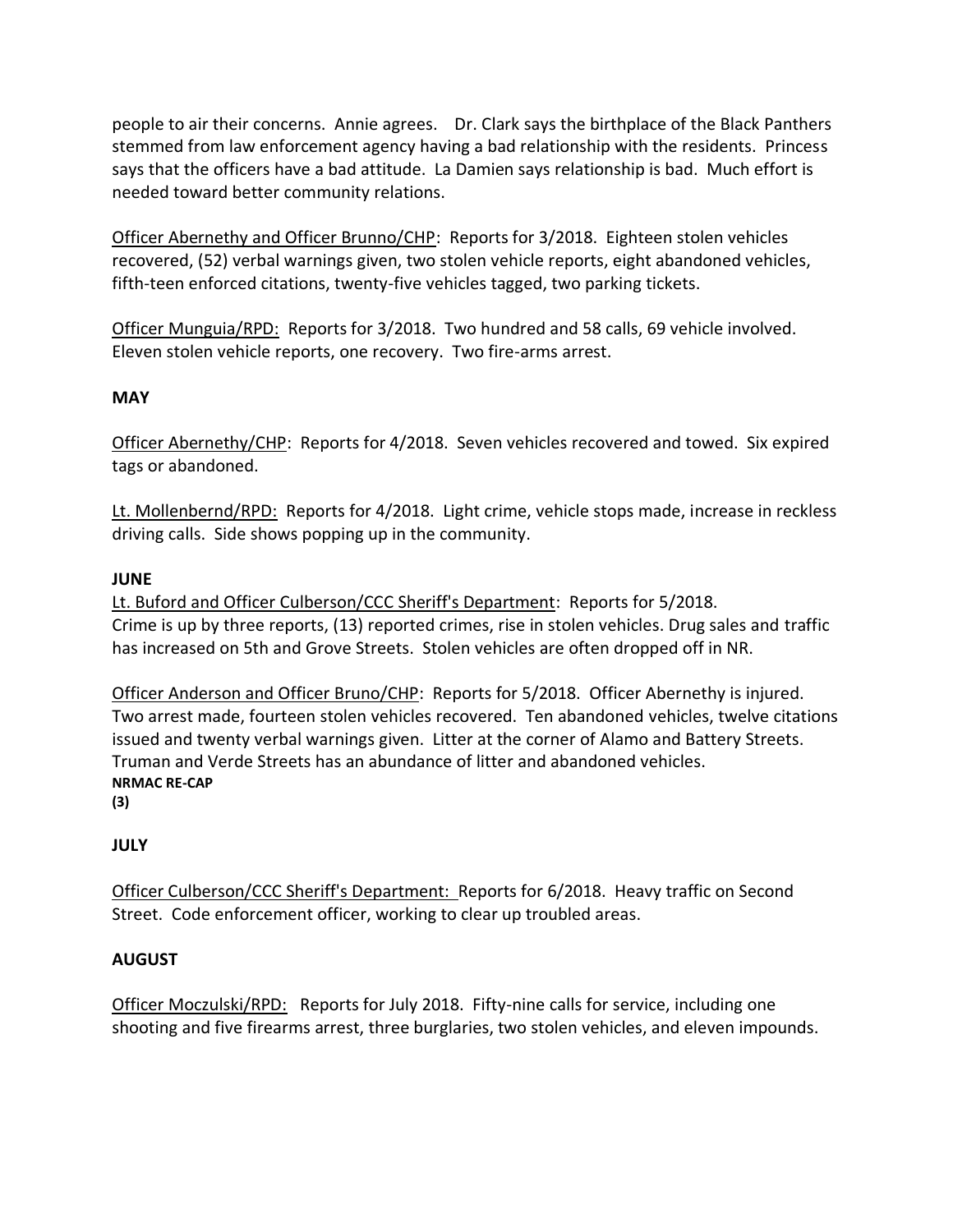Lt. Buford/CCC Sheriff's Department: Reports for 7/2018. Has worked in the NR community since 2005. Has participated in street sweeps, works hard to clean the streets. Residents complain about RV's and dumped cars, and specific houses.

Officer Bruno/CHP: Reports for 7/2018. Two arrests, three stolen vehicles, fourteen recovered stolen vehicles, eight vehicles taken by CHP. Thirty-two vehicles were towed, two parking tickets, twenty-six v verbal warnings.

# **OCTOBER**

Officer Culberson and Officer Durant/CCC Sheriff's Department: Reports for 8-9/2018 Working to reduce RV encampments in the community.

Officer Bruno and Officer Abernethy: Reports for 8-9/2018. Parking enforcement is going well. Fourteen stolen cars, citations were issued for six expired registrations, and thirty verbal warnings were given. Thirty vehicles were towed.

# **NOVEMBER**

Lt. Buford and Deputy Culberson/CCC Sheriff's Department: Reports for 10/2018. Demolition began on the 6-plexes in the Las Deltas Projects. RV's are a countywide problem. Sheriff's Department participated in the Willie Spears Clean-up Day and they also participated in a tire clean-up. Homelessness is a problem.

Officer Bashan/RPD: Reports for 10/2018. Two arrest stolen vehicle, two arrests for narcotics, two arrests for parking violation, eleven arrest warrants were served, one violation of a court order and one domestic violence report.

Officer Abernethy/CHP: Reports for 10/2018. Heavy parking and registration enforcement. Working to cite high speed and heavy trucks in the community. Eight abandoned vehicles. Eight stolen vehicles recovered. Eight vehicles registration expired and four vehicles towed. **NRMAC RE-CAP/2018 (4)**

# **DECEMBER**

Deputies Duran, Culberson and Brooks: Reports for 11/2018. Crime is down, dealing with transients, breaking in and loitering, Las Deltas Housing Projects. Homicide occurred two days ago, at 4th and Silver Streets. The assailants have been taken into custody, Latino teenagers.

Officer Bashan, RPD: Reports for 11/2018. Crime is down on the city side of NR. A suspect evading arrest was taken into custody. Two thefts for stealing of property.